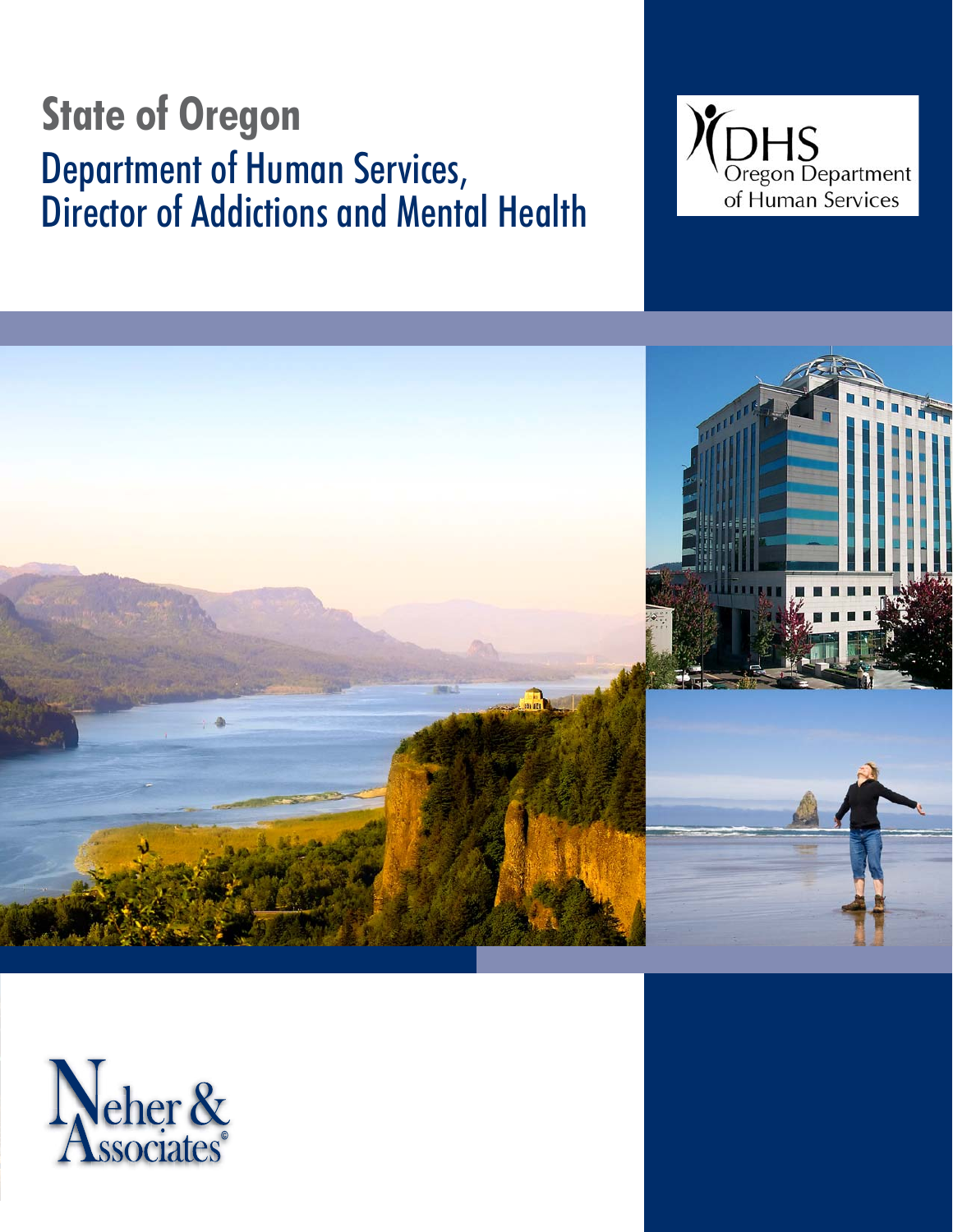## **State of Oregon and Department of Human Services**

Organized as a territory in 1848, the State of Oregon entered the Union and adopted its' current constitution in 1859. Today the state government administers a 2007-2009 budget of nearly \$128 billion and serves a population of citizens estimated to be about 3.8 million. The State of Oregon covers about 96,000 square miles and includes 36 counties and numerous cities of which the largest are Portland (576,000), Eugene (155,000) and Salem (152,000). In 2007 the State of Oregon was rated in the top 25 states in the U.S. for Most Livable States (number 23) and Healthiest States (number 17). Organized into Legislative, Judicial and Executive Branches of government, the Executive Branch includes the Governor's office that among other things oversees eight major program areas including: Economic & Community Development; Education; Natural Resources; Public Safety; Transportation, Administration; Consumer Business Services; and Human Resources.

Established in 1971 as the Department of Human Resources, the name was changed in 1999 to the Oregon Department of Human Services. The Department of Human Services (DHS) is the State's Health and Human Services Agency and is the largest department in state government employing approximately 10,000 people in more than 170 locations around the state. DHS administers more than 300 programs and delivers services through, and in coordination with, many community partners. The DHS budget for 2007-2009 is about \$12.2 billion. The Governor's budget for Human Services is intended to protect and promote the health and safety of Oregonians. The agencies within this program area provide services such as physical health, mental health and addictions, public health services, employment and family support services that promote self-sufficiency and economic stability, child protective services for abused or neglected children and long-term care services for Oregon's seniors and people with disabilities. DHS is organized into six divisions and the Director's Office. The divisions are: Administrative Services; Addictions and Mental Health; Children, Adults and Families; Medical Assistance Programs; Public Health; and Seniors and People with Disabilities. More than 85 percent of the budget goes directly to clients or to the local community partners to provide services to more than one million Oregonians each year. The director of DHS is Bruce Goldberg, M.D.

## **Division of Addictions and Mental Health**

The Addictions and Mental Health Division (AMH) is responsible for programs, policies, community services, and state-operated public institutions serving persons with mental illness, alcohol, and drug and gambling problems. The Division assists Oregonians in being independent, healthy and safe by preventing and reducing the negative effects of alcohol, other drugs, gambling addiction and mental health disorders, and promoting recovery through culturally appropriate, evidence-based treatment of addictions, pathological gambling, mental illness and emotional disorders. With a 2007-2009 biennial budget of approximately \$1.2 billion, the Division employs about 1,560 persons directly and contracts for services with hundreds of programs at the county and community level across the state. Through its local partners, AMH serves over 64,000 persons in addictions treatment and 103,000 persons in mental health programs each year.

Major program/service components of the Division include:

• Community Mental Health – includes community mental health programs in all 36 Oregon counties for low-income adults and children. Services include acute inpatient treatment, residential treatment, adult foster care, Outpatient therapy,

support services for successful community living, medication services, case management, assistance in finding and maintaining housing, and work and social support.

- Alcohol and Other Drug Treatment treatment for alcohol and other drug abuse is provided in all 36 counties through county mental health programs, designated nonprofit organizations, and statewide and regional residential programs. Services include outpatient, intensive outpatient, residential and detoxification services designed to meet the needs of women, parents with children, various ethnic and minority groups and adolescents.
- Alcohol, Drug Prevention and Gambling evidence-based services designed to prevent addictive problems associated with tobacco, alcohol, other drugs and gambling are provided through community mental health programs, federally recognized tribes (Indian Nations) and statewide contractors.
- Oregon State Hospital JCAHO accredited with campuses in Salem and Portland, the state hospital provides long-term psychiatric treatment for adults with severe and persistent mental illness who are civilly or criminally committed for treatment. 675 beds, 92 of which are in Portland available for geropsychiatric and medical services, evaluation and treatment of adults charged with a crime, and treatment of civilly committed adults. Secure residential beds for less restrictive treatment are also available.
- Blue Mountain Recovery Center certified by the federal Centers for Medicare and Medicaid Services, the Pendleton facility, formerly known as Eastern Oregon Psychiatric Center provides 60 beds for psychiatric treatment of adults with severe and persistent mental illness and low-income patients from eastern Oregon counties who are not eligible for Medicaid. The facility also provides long-term services for other adults from across the state.

## **Director of the Addictions and Mental Health Division**

Appointed by and reporting to the DHS Director, the Director of the Addictions and Mental Health Division (AMH) also serves as an Assistant Director of the overall Department of Human Services and participates with other Directors as the group develops policy, coordinates program development, and addresses fiscal and program problems as they arise. The AMH Director also confers with the DHS Director regarding general direction and response to legislative and gubernatorial action. He/she is responsible for the direction and management of the overall Division budget and staff as previously described. Direct management staff supervised includes a Deputy Director, Superintendents for the Oregon State Hospital and Blue Mountain Recovery Center, the Division Medical Director, an Administrator for Addictions Policy and Program Development, an Administrator for Adult Mental Health Services, and an Operations and Contracts Administrator. There are also high-level managers responsible for community prevention, treatment and extended care services and planning and program operations. Another key responsibility of the AMH Director is coordinating mental health and addiction services with the others programs and operations within Health Services and across the range of programs and direct service delivery in DHS.

Typical duties and responsibilities of the AMH Director include:

• Assures conformity with Addictions and Mental Health Services statutes of the State by providing administrative leadership and direction in program and service areas. Implements changes in legislation pertinent to addictions and mental health programs.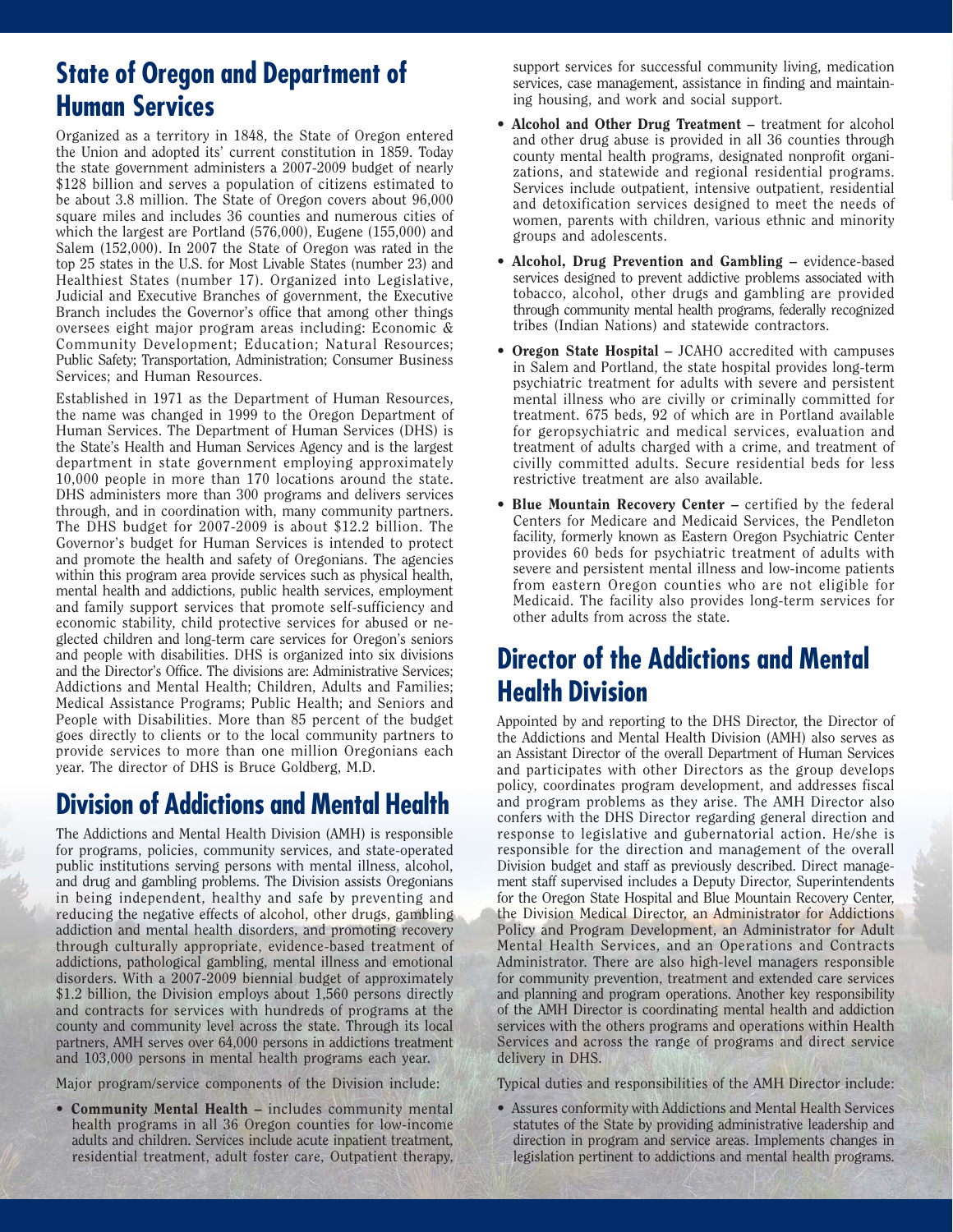

- Advocates for programs and populations served by Addictions and Mental Health Services, interpreting them to other branches of DHS, legislative committees, citizen's groups, professional organizations, and program directors of other states.
- Assures state-operated hospital programs meet the needs of patients and residents requiring these services through conformity to standards of licensing, accrediting, and certification.
- Assures the maximum integration between state hospital services and community mental health programs.
- Assures the delivery of community addictions and mental health services by assisting counties and private organizations throughout the state.
- Assures the protection of rights of persons served through Division programs, particularly those who are unable to advocate for themselves, and helps protect society from those who may be dangerous to others.
- Assures optimum utilization of DHS funds dedicated to Addictions and Mental Health Services by developing a sound budget and carefully administering allotted resources within legislative appropriations.
- Strengthens the capacity of the Division to meet its goals by motivating its managers and encouraging the training and development of Division employees.
- Implements state and department policy and assures continuous improvement in the areas of affirmative action, diversity and workplace safety.
- Contributes to an organization culture that actively models the five DHS Core Values of Integrity, Stewardship, Responsibility, Respect, and Professionalism.
- Models the eight DHS Management Competencies of Planning and Achieving Results, Communication, Customer Service, Resource Management, Teamwork, Leadership, Cultural Competence, and Managing People.
- Consistently treats customers, stakeholders, partners, vendors and co-workers with dignity and respect and creates and maintains a work environment that is respectful and accepting of diversity. Promotes an organizational culture that calls for high standards of performance, values diversity, and aligns employees with the DHS and AMH mission and values.
- Represents DHS at meetings with the Governor, Legislators, Legislature, staff, federal and local officials, and members of the public, and serves as the State's representative to the National Association of State Mental Health Program Directors (NASMPD) and the National Association of State Alcohol and Drug Abuse Directors (NASADAD)
- Assumes other duties and responsibilities as assigned.

## **Issues, Challenges and Opportunities**

• The State's mental health system includes aging facilities, a weak community infrastructure and a currently underfunded and understaffed system relative to growing need. Management support and leadership in the implementation of the 20-year plan for improving the statewide mental health system is a critical priority.

- Replacement of the aging State Hospital with two state-of-the art facilities in Salem and Junction City, and smaller facilities in eastern and central Oregon is currently on a three-year fast track.
- Review and assess the balance of services (e.g., direct services & prevention) and the long-term viability of the AMH Division's financial/funding structure.
- Continue monitoring and improvement of service delivery.
- Recruitment, development, and retention of a skilled staff that reflects the diversity of the community.
- Review and monitor federal, state and other funding related to ongoing revenue, future anticipated revenue losses, ongoing subsidization and maximization, and potential new sources of revenue and income.
- Continue to build on strategic partnerships, collaborative relationships, and innovation, and facilitate communication between DHS, AMH, healthcare, social services, addiction and mental/behavioral health services, community and consumer groups and other related service systems and between practitioners and the research and academic communities.

Some additional issues/challenges and opportunities for AMH and the AMH Director include:

- Continue as a quality customer focused organization with enhancement of communications, empowering of employees, promotion of innovation, and adherence to the DHS and AMH Vision and Mission statements and practices.
- Work with the staff to bring stronger management and clinical acumen to AMH at all staff levels and further develop managerial and staff capability and capacity.
- Take the lead in developing staff training, succession planning and performance/quality management.
- Continue to strengthen relationships with the Consumer Council, as well as other consumer and grass roots organizations.

## **The Candidate**

#### **Education and Experience**

- Graduation from a four (4) year college or university with major course work in psychology, social work, nursing or business/public administration or closely related fields is desirable but not required. A degree in medicine/psychiatry would also qualify.
- Four (4) years of progressively responsible experience related to human services programs with an emphasis in addictions and mental health services is required including development of program rules and policies, long and short-range goals and plans, program evaluation, budget preparation/management and supervision of professional staff.